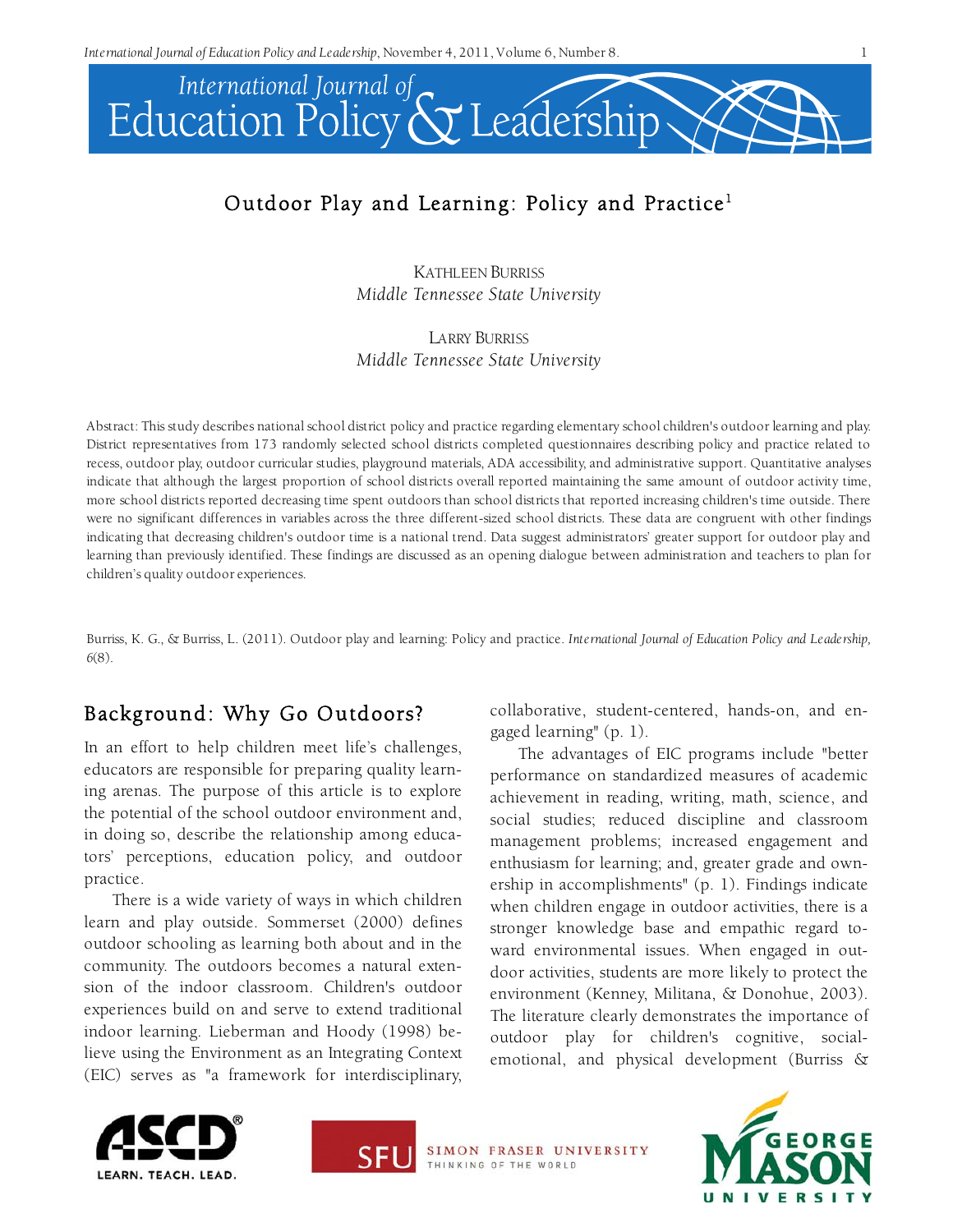Foulks-Boyd, 2005), as well as illustrate the consequences of play deprivation for infants and young children (Frost, Wortham, & Reifel, 2005). Frost (2005) describes deliberate play deprivation analogous to child abuse; the child is impaired in growth, development or psychological functioning. He argues for "good play," play that promotes the triad of social, physical and cognitive skills. (p. 12).

### *Cognitive Development*

Cognitive development occurs not only during structured outdoor activities, but during recess as well. The highly structured school-day schedule is intense. This is particularly true for younger children who are not yet cognitively mature enough to perform highly structured complex tasks effectively. Some educators decrease or eliminate recess because they believe that providing children with extended instructional time ensures additional learning; however, the contrary occurs. Children, like adults, require recovery time from highly structured routines (Pellegrini & Bohn, 2005). For some, this recovery might be rigorous group activity. Others might choose playing with one or two peers; for still others, recovery might be a solitary effort. Recess provides a choice of activity and level of peer interaction.

The time spent in quality recess allows children to recover from the school schedule in an unstructured way that allows them to continue traditional indoor classroom lessons with renewed attention. Instead of more time on task, distributing children's efforts between structured and unstructured tasks proves beneficial. This asset is explained as a consequence of understanding the relationship between Piaget's (1983) developmental stage theory (Pellegrini & Bohn, 2005) and the concept of distributed effort (Pellegrini & Bjorkland, 1996).

Children's, especially young children's, immature nervous system and limited experience undermine their ability to perform higher-level cognitive tasks with the same proficiency as older children and adults (Pellegrini & Bjorkland, 1996). This immaturity is not a deficit to be overcome with additional time on task or achieved with the addition of further information; rather, it is a consequence of both growth and experience. Interference builds when children who are not yet cognitively mature, repeat

highly structured tasks. The unstructured nature of recess, especially for younger children, helps to decrease learning interference. This benefit is not shared by merely allowing children to move from one focused activity to another structured task, nor does structured physical education (PE) activity provide for children's recovery time. Unstructured activity and free choice decreases the interference for learning (Pellegrini & Bohn, 2005). In other words, it is not merely a question of allowing time outdoors in play; unstructured play provides children a renewed engagement with learning to occur.

During recess, children engage in real-life situations and confront relevant problems. Situations may involve playing an organized game with peers, gaining access to playground equipment, or initiating a relationship for companionship. In each instance, in order to be successful, children learn to focus on and assume the perspective of others. They negotiate, communicate, and compromise. Appropriate verbal and nonverbal communication is essential. In order to be effective players, children accurately interpret the signals and cues offered by others (Katz & McClellan, 1997).

Play provides children with opportunities for concept development; they test out and refine existing world concepts (Stone, 2005). "In mud play, the children develop concepts of mass, volume, and the nature of change" (p. 42). Recess time is not merely physical activity. Rather, it provides children with stimulating intellectual activity.

#### *Social Development*

Recess and outdoor play activities contribute to children's social learning and development. Rubin (1980) believes play is the primary way for children to develop socially. Children rehearse a variety of strategies to enter and maintain play. In order to be effective players, they cooperate, share, and reconcile differences. The unstructured nature of recess and outdoor play maximizes children's opportunities to approximate, test, and review their social approach and maintenance efforts.

Perspective-taking, while intellectual, is also highly significant for children's social development. Perspective-taking refers to a child's ability to simultaneously differentiate their own perspective from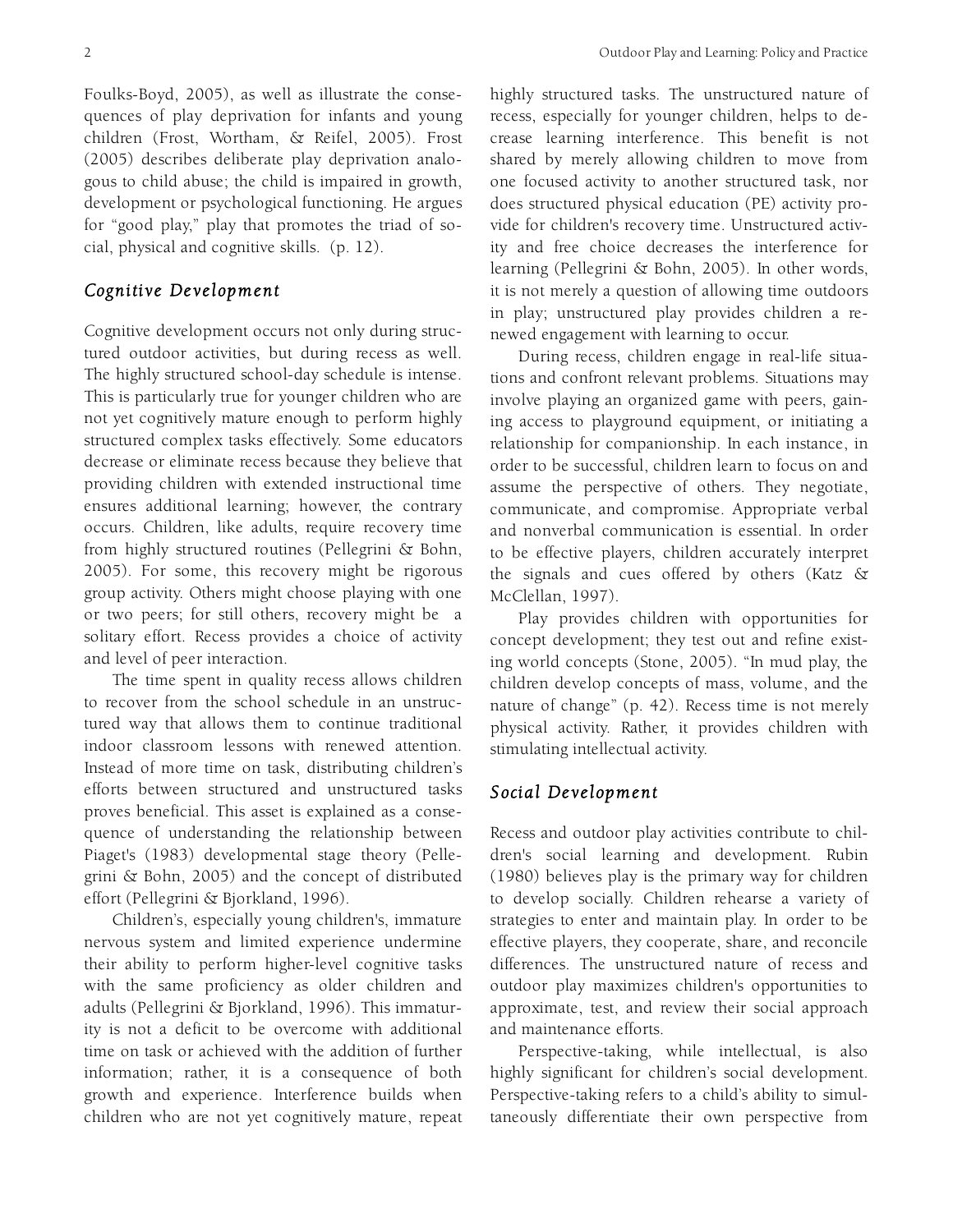another and further recognize that the other's perspective may be different from their own (Kostelnik, Soderman, Stein, & Whiren, 1993). Children's ability to perspective-take ensures effective interactions with others. Adult modeling and adult think-alouds ("How would you feel if…?") assist children, but children's practice and approximations contribute to building a repertoire of social strategies as well. "What do I do or say in this particular situation to gain access?" "What did I do or say to please or displease this group?" Finally, "How can I tell if this group thinks and feels differently than I do?" Children begin to realize that their actions influence others' thoughts, feelings, and behavior.

Teachers ensure positive social interactions by facilitating children's understanding that caring, kind, and prosocial behaviors have a greater benefit to themselves as much as they help others. When children assist others through a range of prosocial behaviors, they develop feelings of satisfaction and social competence (Katz & McClellan, 1997; Kostelnik et al., 1993). Social competence is complex and refers to relationship building and maintenance with others (Katz & McClellan, 1997).

Some argue that the unstructured outdoor arena appears to highlight both bullying and victim behaviors (Left, Power, Costigan, & Manz, 2003). There are several components that nurture children's quality social interactions and diminish bullying and victimization. The general nature of the school climate (quality of trust and respect), school order and discipline, student interpersonal relationships, and student-teacher relationships are significant toward this end (Leff et al., 2003). It is important to provide ageand gender-appropriate structured choices on the playground. Active adult monitoring during recess decreases aggression and increases prosocial interactions among children. Finally, structured activities in sections of the playground and adult supervision contribute to children's cooperative play and decreased aggression (Leff et al., 2003). Schoolwide intervention programs show a reduction in numbers of victims of bullying (Hall, 2006). The point is the outdoor area serves as a natural environment to nurture prosocial behavior and diminish bullying; educators help children effectively interact with one another.

#### *Emotional Development*

For many children, recess and other outdoor activities may be the single source of positive reinforcement in the school day. Not confined to traditional classroom tasks, children freely demonstrate noncurricular strengths. As children explore the outdoor environment, they test their abilities. During recess and in the outdoors, children acclaim one another for their running, jumping, swinging, and climbing abilities. The child who has difficulty with reading, writing, or numeracy may be knowledgeable about plants, animals, or weather. Children become both leaders and followers; they practice perseverance, self-discipline, responsibility, and self acceptance. A unique learning derives from children playing with one another (NAECS, 2001). In order to play well, children learn to take others' perspectives, send and interpret social cues, and use language effectively.

Children's ability to form and maintain relationships with age-mates is important for success later in life. Unlike the admittedly important adult-child relationship, age-mates understand relevance in the world of children. They support one another, provide guidance, and become important to each other children begin to feel valued. When children consistently have difficulty initiating and maintaining friendships, findings suggest they are more likely to become juvenile delinquents, drop out of school, receive dishonorable discharges from the armed services, experience psychiatric problems, or commit suicide. Children's abilities to engage in quality relationships are critical toward their life's satisfaction in later years (Kostelnik, et al., 1993).

### *Physical Development*

Outdoor activity and recess provide children with physical movement and exercise. In conjunction with good nutrition, physical activity is critical to weight maintenance, contributes to children's psychological well-being, and assists in bone development (Author & Harrison, 2004). Physical activities such as running, jumping, kicking or swinging provide the brain with a renewed supply of blood. In addition, physical activity causes natural chemicals to support greater numbers of connections between neurons (Healy, 1998). Children with sedentary parents tend to also be inactive (Sothern & Gordon, 2003).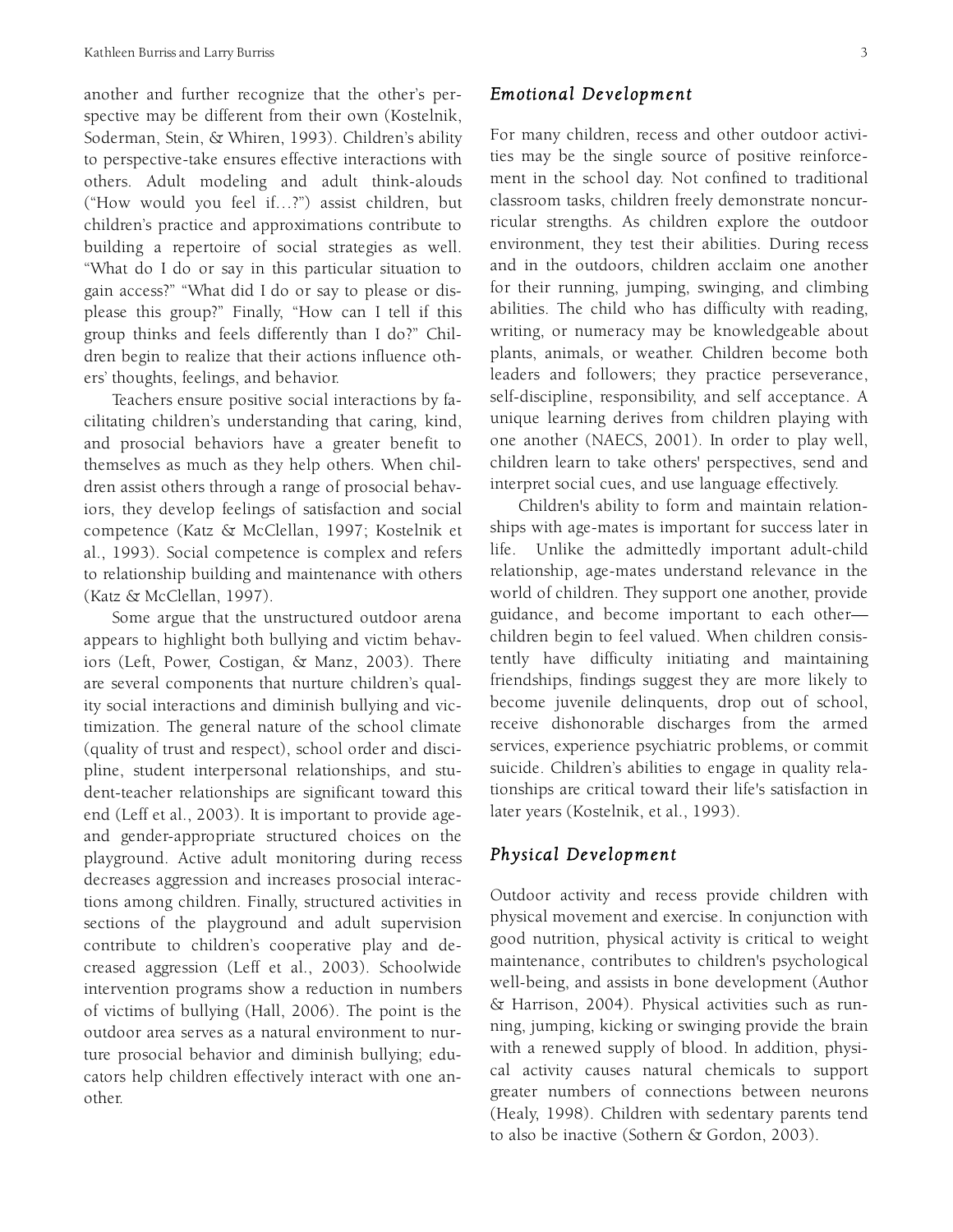Parents' work schedules, lack of appropriate playscapes, and fear of strangers result in many children no longer engaging in outdoor neighborhood play. Children's after-school activities (i.e., sports, music, dance) often take the time previously used for spontaneous outdoor play. Structured after-school activities differ from outdoor unstructured play and do not replace the cognitive, social-emotional, and physical benefits of outdoor play. In this hurried society, the need to protect recess and outdoor play time becomes further evident. Recess and outdoor learning may be the only time children have to explore the outdoors with peers. Findings indicate that when physical activity is restricted, children do not attempt to compensate for this inactivity after school. In contrast, children showed greater after-school physical activity after engaging in physical activity during the school day (Dale, Corbin, & Dale, 2002).

After engaging in recess, children display greater focus on tasks and less fidgeting (Jarrett et al., 1998). Although the cognitive, social-emotional, and physical attributes of recess correlate with school success (Pellegrini & Bohn, 2005), Alexander (1999) reports that approximately 40 percent of American schools decreased or eliminated recess breaks. Kieff (2001) believes that many teachers, parents, and policymakers underestimate the benefits of recess to quality instruction.

Some reasons given for decreasing school recess include fear of playground injury lawsuits, issues regarding questionable or suspicious adults in the play vicinity, shortage of qualified adult supervisors, additional time needed for instruction (Chmelynski, 1998), time on task, and accountability related to the No Child Left Behind act (Pellegrini & Bohn, 2005). Recess, however, provides children with a variety of learning opportunities not possible in the traditional indoor classroom.

### *What About Recess?*

Recess is defined as blocks of unstructured time, typically outdoors, when children freely choose activities and playmates. Recess allows for creativity, freedom, and independence (Chmelynski, 1998). Kieff (2001) describes high-quality recess experiences as those where children of all ages engage a variety of choices in their activities. The literature clearly identifies how recess benefits children's cognitive, physical, and social-emotional development (Pellegrini & Bjorkland, 1996; Pellegrini & Bohn, 2005; Pellegrini, Huberty, & Jones, 1995; Pellegrini & Smith, 1993).

Unstructured recess and play differ from the structured learning activities taking place in the outdoor classroom with respect to motivation, choice, and vigorous activity. Both structured and unstructured outdoor activities are important for children's development; appropriately designed, the outdoor arena accommodates multiple forms of play and physical activity.

### *The Outdoor Classroom*

In addition to the developmental benefits children achieve during the unstructured and free choice of recess, the outdoors offers further opportunities to integrate traditional curricular standards. This means that beyond the playground and sports areas, educators use the school grounds as potential learning spaces for children. Urban, suburban, and rural school settings maximize the available landscape, resources, and space for of a range of developmental levels. Although available space and budgets define parameters for planning outdoor learning experiences, some basic tenets ensure all children, regardless of school setting, enjoy outdoor learning opportunities.

The National Clearinghouse for Educational Facilities (NCEF) highlights the quality of openendedness as critical in designing space for children's outdoor learning (Wagner, 2000). First, consider who will be using the space and what types of play will occur. For example, preschoolers with their rapid behavioral development will differ from elementary children's interests in both equipment and space. The NCEF suggests creating nonspecific-use spaces with adjustable seating as important. Instead of a vast field, a pond, or a baseball diamond, outdoor classrooms include adjacent covered porches, amphitheaters, or picnic tables. In addition to implementing a variety of curricula, flexible seating ensures children's socialization. Portable tables and chairs facilitate using the outdoors as a classroom. The outdoor classroom may begin with a picnic table, a few benches, or a window sill or pole bird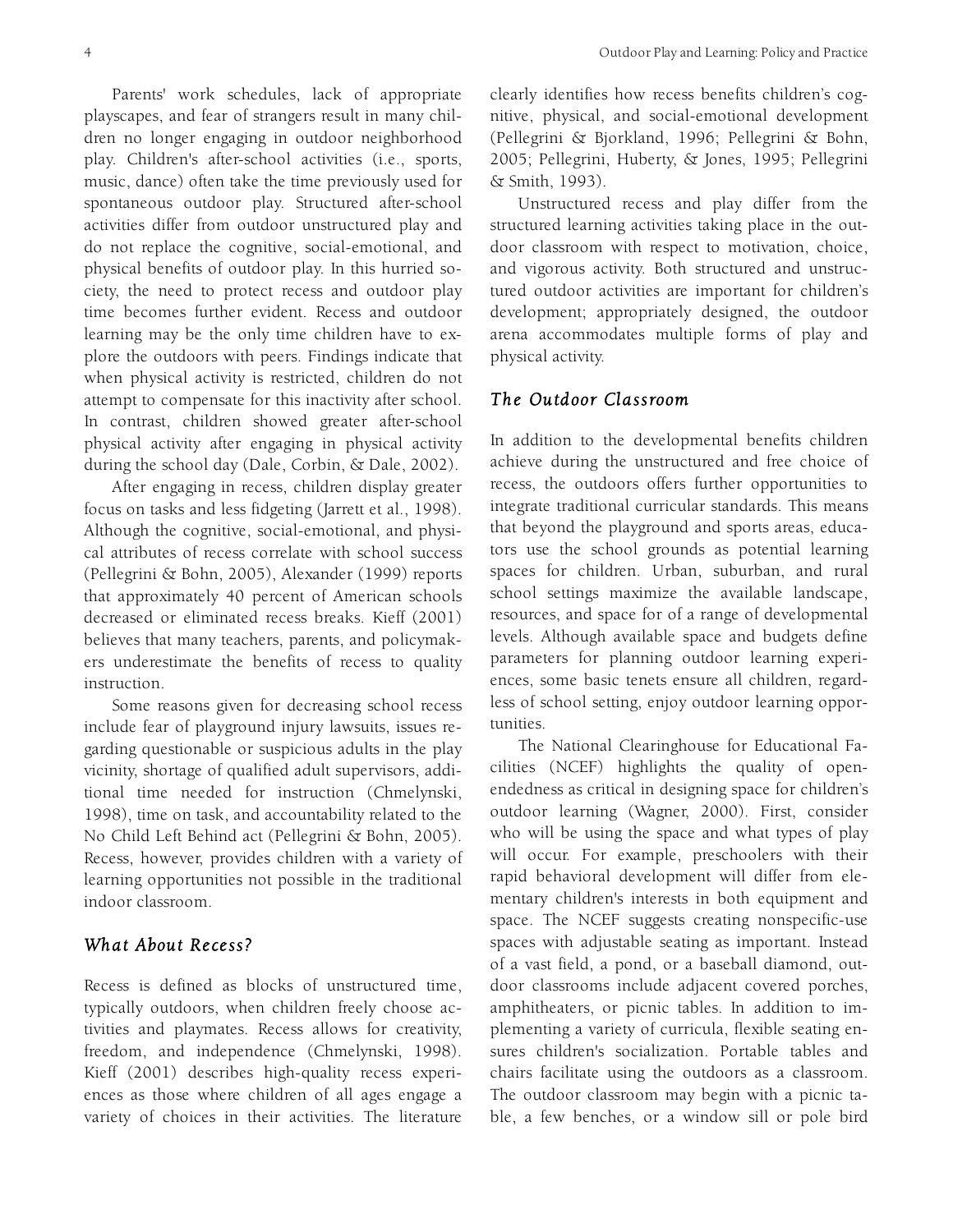feeder. The NCEF asserts, however, that trees and plants do not necessarily define elements in the outdoor classroom (2000). Rather ,details that facilitate use of the school grounds include "outdoor storage areas, access to running water, lighting, overhead shelter, seating, signage, and trash receptacles" (p. 6). Just as it is important to define learning centers in the indoor classroom, the outdoor classroom clearly distinguishes play areas in order to promote quality interactions. Depending on the landscape, these divisions may be natural or man-made. Rural or suburban play areas provide space and include a variety of plant life. Numerous textures, such as dirt, sand, water, and rocks, provide children with greater learning opportunities. Urban schools, however, may stack outdoor areas onto cafeteria and parking garage roofs and use man-made walls to separate play areas (NCEF, 2000). The key is flexibility in planning. Educators maximize quality playscapes relative to the setting.

### The Problem

In order to support children's quality outdoor play and learning experiences, the congruency between policy and practice needs to be examined. This is particularly important in light of three national trends. First, childhood obesity has been on the rise for decades in all racial, ethnic, age, and gender groups. In some subgroups, more than 30 percent of children are overweight (Sothern & Gordon, 2003). The obesity rates have tripled since 1970 for schoolage children and adolescents (ADA, 2003b). There is no single reason for children becoming overweight. Low physical activity is identified as a cause, along with poor nutrition, unhealthy eating, and eating for the wrong reasons (Archer, 1989; Sothern & Gordon, 2003). In addition to maintaining a healthy weight, physical activity contributes to children's psychological well-being and assists bone development. Findings indicate that 48 percent of girls and 26 percent of boys do not exercise vigorously on a regular basis. Parents can no longer rely on physical education (PE) classes or recess for their children's exercise. Participation in school PE classes is declining (ADA, 1999). Further, PE classes do not provide children with the recommended amount of vigorous physical activity (National Institute of Child Health and Human Development Study of Early Child Care

and Youth Development Network, 2003). Children indicate that they do not know what it means to be physically fit. They relate fitness with performance, excelling in sports, having big muscles, and being more popular (Sullivan, 2003).

Complicating the issue of children's lack of vigorous exercise is the increased demand for supervised after-school care. The increased numbers of working parents and single-parent households undermine children's opportunities for free and unstructured neighborhood play. Schools that have limited physical playscapes and have fewer after-school personnel frequently limit after-school events to indoor and sedentary activities.

In many cases, children are restricted from outdoor activities both during and after school. With the current focus on children scoring well on standardized tests, some administrators have decreased or eliminated outdoor recess altogether. Consequently, scheduling outdoor play and recess is difficult. Data indicate that from 1981 to 1997, children spent more than eight additional hours per week in school than they did in the early 1980s and one hour more in study at home. This figure compares with a decrease in time spent in outdoor playtime (Hofferth & Sandberg, 2000). Despite the multiple benefits for children's learning and development, outdoor play and recess time appears to be on the decline in public schools.

## Method

### *Participant Selections*

The National Center for Educational Statistics (NCES: http://nces.ed.gov/) provides a wealth of available data for research projects. For this particular study, researchers used an NCES database of all school districts in the United States ranked by student population. This list was stratified into three groups: district student populations above 45,000, student populations between 20,000 and 45,000, and populations below 20,000. This list was divided into three approximately equal groups based on population, not on the number of schools in each group. These districts were labeled as "small," "medium" and "large."

At the second stage, a random list of the three designated-by-size districts was generated using the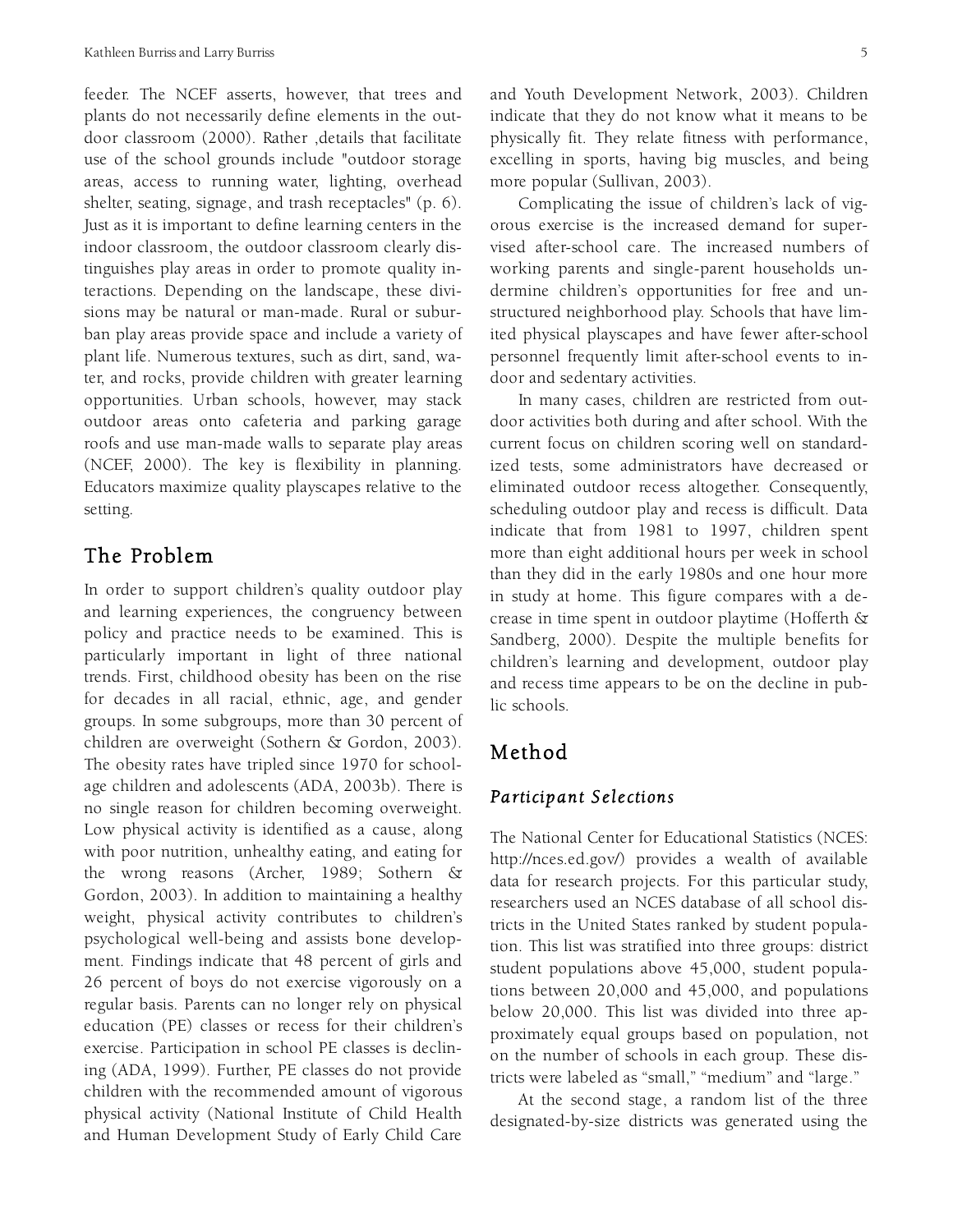SPSS statistical package. Using this randomly selected population, questionnaires were mailed to approximately 500 districts, of which 173 responded (*n*=69 small, *n*=57 medium, and *n*=47 large).

### *Instrument*

The survey used a 1-5 Likert scale for 8 items (see Table 1).

| Table 1: Survey Questions                                                                |                      |          |                           |       |                   |
|------------------------------------------------------------------------------------------|----------------------|----------|---------------------------|-------|-------------------|
|                                                                                          | Strongly<br>Disagree | Disagree | N <sub>o</sub><br>Opinion | Agree | Strongly<br>Agree |
| Outdoor time is provided for children with disabilities                                  |                      |          |                           |       |                   |
| Playground and playground equipment are in adequate<br>condition                         |                      |          |                           |       |                   |
| Playground equipment is varied (swing, slides, climbing,<br>$etc.$ )                     |                      |          |                           |       |                   |
| Playground has moveable equipment (bicycles, scooters,<br>blocks, etc.)                  |                      |          |                           |       |                   |
| Playground equipment includes balls, jump ropes, etc.                                    |                      |          |                           |       |                   |
| Playground area includes space for activities (running and<br>ball games)                |                      |          |                           |       |                   |
| Playground area has varied texture (pavement, grass,<br>sand, etc.)                      |                      |          |                           |       |                   |
| Playground area has places for reflection such as shade<br>trees, gazebos, benches, etc. |                      |          |                           |       |                   |

# Analysis and Results

### *Analysis*

For this project, four sets of analyses were run using the SPSS statistical package.

As noted earlier, the authors were particularly interested in district level administrators' perceptions toward their district-wide playgrounds and possible connections between their understandings and outdoor learning and play. Table 2 shows that only 40 percent of the district administrators said they have a written policy regarding outdoor learning.

Table 2: Does Your School Have A Written Policy About Outdoor Learning And Play

|       | Frequency | Percent |
|-------|-----------|---------|
| Yes   | 64        | 40.0    |
| Nο    | 96        | 60.0    |
| Total | 160       | 100.0   |

Table 3 shows responses to the question, "How has the time for outdoor play changed in recent years?" More than 32 percent of the administrators said the time for outdoor play has decreased, 62 percent said the time for outdoor play has stayed the same, and less than 6 percent said time for outdoor activities has increased.

| Table 3: How Has Time Allowed For Outdoor Play |           |         |  |  |  |
|------------------------------------------------|-----------|---------|--|--|--|
| Changed In Recent Years                        |           |         |  |  |  |
|                                                |           |         |  |  |  |
|                                                | Frequency | Percent |  |  |  |
| Greatly decreased                              | 10        | 58      |  |  |  |
| Decreased                                      | 45        | 26.5    |  |  |  |
| Remained the same                              | 106       | 62.4    |  |  |  |
| Increased                                      |           | 53      |  |  |  |
| Total                                          | 170       | 100.0   |  |  |  |

As can be seen in Table 4 (next page), there were significant differences in how administrators answered the eight relevant questions. All results were significant at less than 0.001, indicating a wide range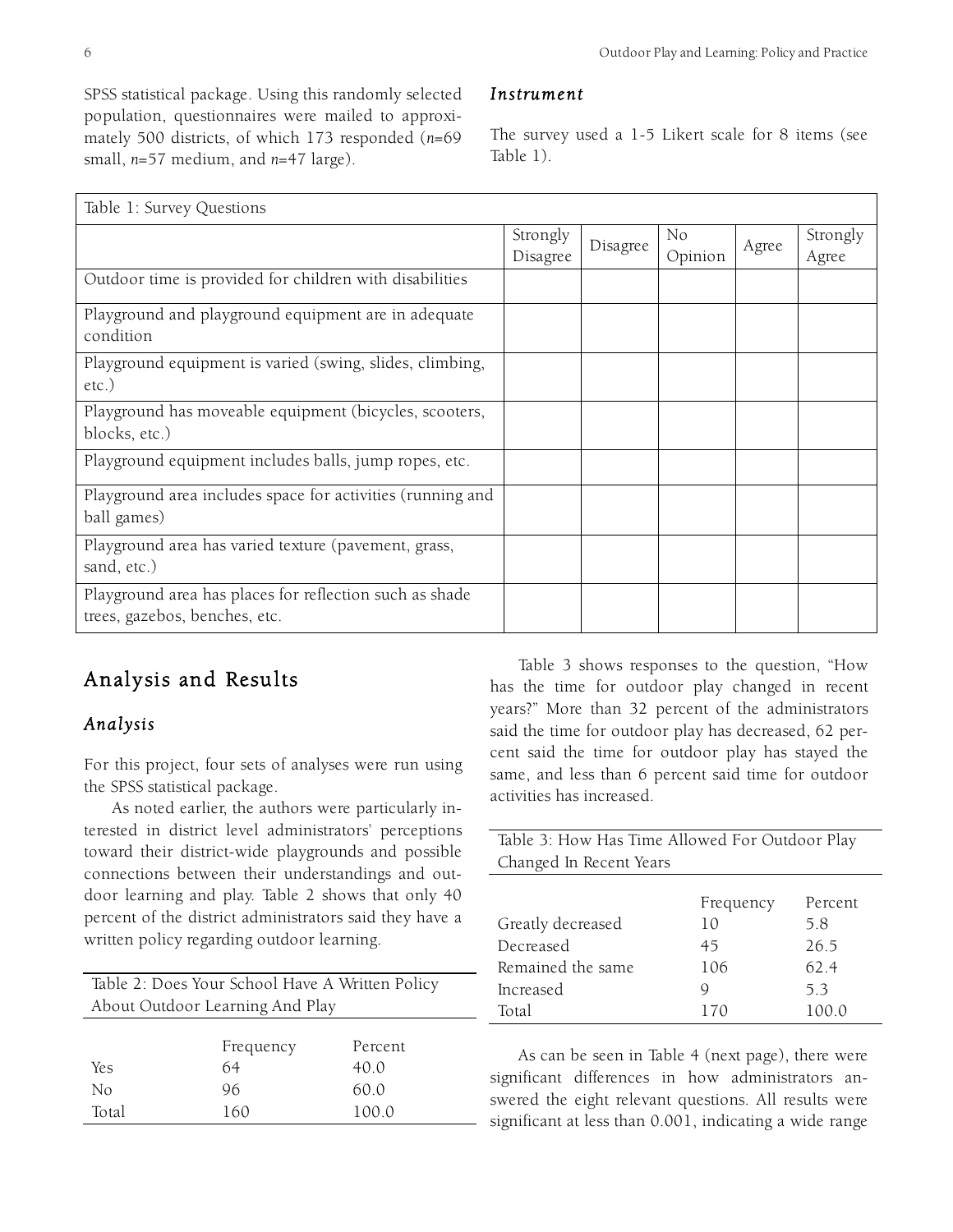of activities, equipment, and philosophies about outdoor play.

Remember, these data show district administrators' *perceptions* about playgrounds and activities, not what the playgrounds are actually like. There were, nevertheless, commonalities among these perceptions. In this regard a principal axis factor analysis with Varimax rotation was run to determine any underlying relationships among the eight variable questions. Three factors were requested. After rotation, the first factor accounted for 17.1 percent of the variance, the second factor accounted for 17.0 percent, and the third factor accounted for 8.5 percent. Table 5 displays the items and their factor loadings for the rotated factors (for clarity, loadings less than 0.30 are omitted).

| Table 4: Administrator Responses One-way Chi-Square Analysis (Numbers in parentheses are row percentages) |                         |                         |                           |              |                   |              |         |
|-----------------------------------------------------------------------------------------------------------|-------------------------|-------------------------|---------------------------|--------------|-------------------|--------------|---------|
|                                                                                                           | Strongly<br>Disagree    | Disagree                | N <sub>o</sub><br>Opinion | Agree        | Strongly<br>Agree | Total        | Sig.    |
| Outdoor time is provided for<br>children with disabilities                                                | $\overline{2}$<br>(1.4) | $\mathbf{0}$<br>(0.0)   | $\overline{2}$<br>(1.4)   | 41<br>(27.7) | 103<br>(69.6)     | 148<br>(100) | < 0.001 |
| Playground and playground<br>equipment are in adequate con-<br>dition                                     | $\overline{2}$<br>(1.4) | 8<br>(5.4)              | 15<br>(10.1)              | 57<br>(38.5) | 66<br>(44.6)      | 148<br>(100) | < 0.001 |
| Playground equipment is varied<br>(swing, slides, climbing, etc.)                                         | $\overline{2}$<br>(1.4) | $\overline{2}$<br>(1.4) | 14<br>(9.5)               | 55<br>(37.2) | 75<br>(50.7)      | 148<br>(100) | < 0.001 |
| Playground has moveable<br>equipment (bicycles, scooters,<br>blocks, etc.)                                | 39<br>(26.9)            | 54<br>(37.2)            | 23<br>(15.9)              | 14(9.7)      | 15<br>(10.3)      | 145<br>(100) | < 0.001 |
| Playground equipment includes<br>balls, jump ropes, etc.                                                  | $\overline{2}$<br>(1.4) | 6<br>(4.1)              | 9<br>(6.2)                | 46<br>(31.7) | 82<br>(56.6)      | 145<br>(100) | < 0.001 |
| Playground area includes space<br>for activities (running and ball<br>games)                              | $\mathcal{O}$<br>(0.0)  | $\mathcal{O}$<br>(0.0)  | $\overline{4}$<br>(2.7)   | 53<br>(35.8) | 91<br>(61.5)      | 148<br>(100) | < 0.001 |
| Playground area has varied tex-<br>ture (pavement, grass, sand, etc.)                                     | $\overline{2}$<br>(1.4) | 5<br>(3.4)              | 11<br>(7.4)               | 53<br>(35.8) | 77<br>(52.0)      | 148<br>(100) | < 0.001 |
| Playground area has places for<br>reflection such as shade trees,<br>gazebos, benches, etc.               | 10<br>(6.8)             | 20<br>(13.6)            | 27<br>(18.4)              | 55<br>(37.4) | 35<br>(23.8)      | 147<br>(100) | < 0.001 |

Factor 1, defined here as "The Physical Playground," shows high factor loadings on questions related to playground usage.

Factor 2, "Diversity of Activity," shows high factor loadings that suggest that different textures afford a range of places for a wide variety of activities involving atypical as well as typical children.

Factor 3, "Multiple Usage," indicates a strong relationship between varied textures and portable play equipment such as balls and jump ropes, as well as places for more reflective activities.

As seen in Table 5 (next page), the question about playground texture was present in all three factors. Interestingly, when school size (small, medium, or large) was compared across the eight questions used in the Chi-Square analysis, there were no significant differences *except* for the question involving textures on playgrounds (pavement, grass, sand, etc.). Thus, Table 6 (page 9) shows a significant difference among the three school sizes with respect to different textured playgrounds. In addition, the Goodman and Kruskal tau, a directional test, shows a significant difference based on school size (texture dependent).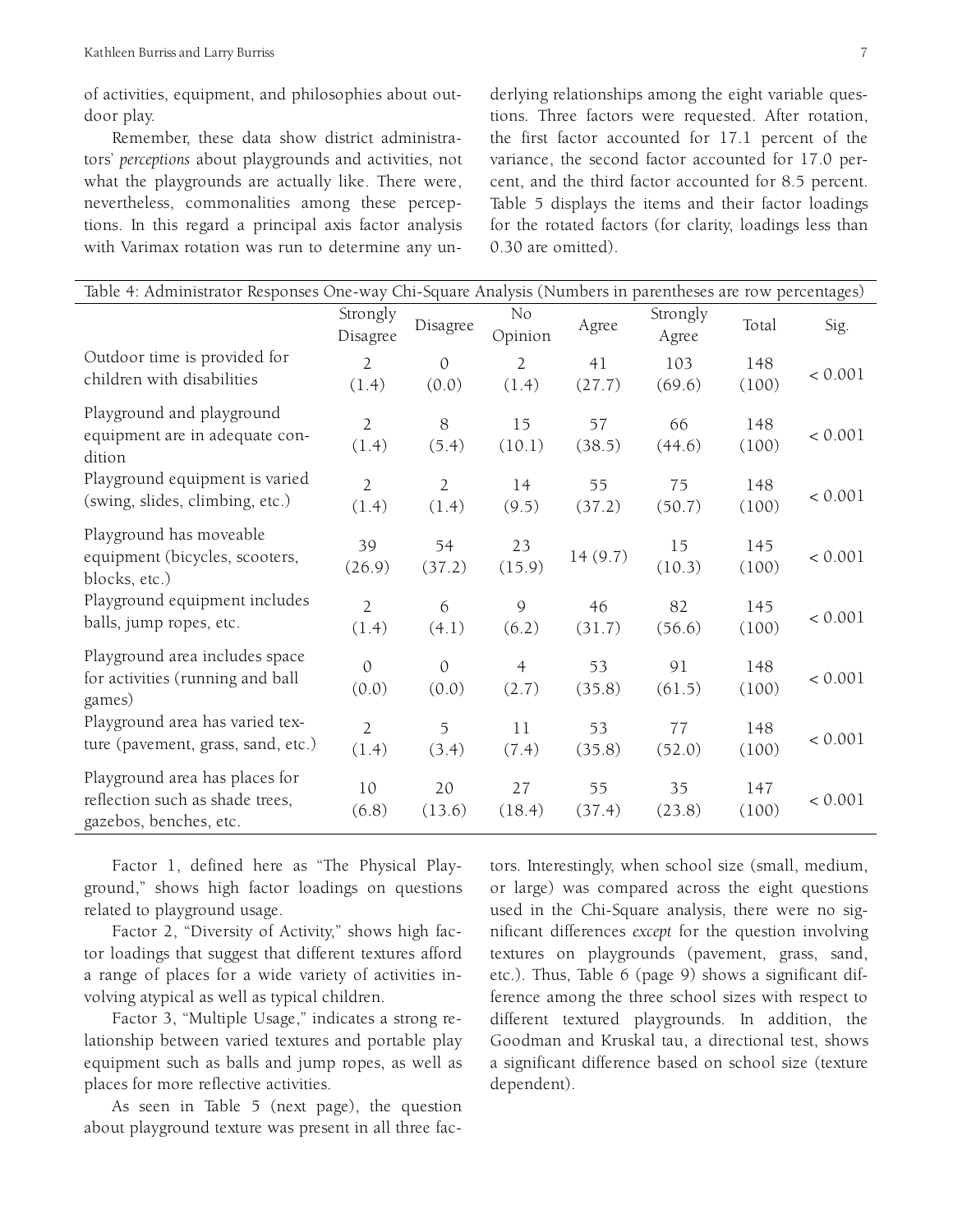### Discussion

These findings support other research describing a national trend toward limiting recess time (Alexander, 1999; Jarrett, 2001). Yet, these data also provide a positive interpretation to reverse declining outdoor activity and build toward a new understanding.

Past research findings identified three reasons why school districts justified eliminating outdoor activities: there is no time because more instruction is needed for raising test scores; recess disrupts the children's work patterns, causing them to be more excited and less attentive; and recess encourages aggressive and antisocial behavior (Pellegrini, 1995).

| Table 5: Rotated Factor Matrix                                                          |       |        |       |
|-----------------------------------------------------------------------------------------|-------|--------|-------|
|                                                                                         |       | Factor |       |
|                                                                                         |       |        | 3     |
| Playground equipment is varied (swing, slides, climbing, etc.)                          | 0.835 |        |       |
| Playground and playground equipment are in adequate condition                           | 0.647 |        |       |
| Playground area has places for reflection such as shade trees, gazebos, benches,<br>etc | 0.402 |        | 0.357 |
| Playground area includes space for activities (running and ball games)                  |       | 0.749  |       |
| Playground equipment includes balls, jump ropes, etc.                                   |       | 0.656  | 0.319 |
| Outdoor time is provided for children with disabilities                                 |       | 0.422  |       |
| Playground area has varied texture (pavement, grass, sand, etc.)                        | 0.370 | 0.499  | 0.608 |
| Extraction Method: Principal Axis Factoring                                             |       |        |       |
| Rotation Method: Varimax with Kaiser Normalization                                      |       |        |       |
| Rotation converged in 6 iterations                                                      |       |        |       |

In order to reverse a national trend toward devaluing children's outdoor time, definitive data related to decision-making are helpful. Is decreasing outdoor learning and play opportunities an explicit or implicit district-level directive? Data indicate that only 40 percent of the school districts had a designated policy describing outdoor school activities. A written school policy describing outdoor learning possibilities would be helpful for individual building principals, classroom teachers, and parents. If there is confusion regarding what constitutes meaningful outdoor activity, a written policy would legitimize arranging different alternatives. For example, the outdoor classroom (structured events related with curriculum and state standards) provides instruction associated with, among others, science, geography, and language arts. In the outdoors, such curricular integration opportunities allow students to use materials, applications, and motor coordination activities not possible in the indoor classroom. For example, the natural landscape of the outdoors (rocks, trees, water) become materials for investigation; scavenger hunts and geocaching allow children a range of exploration events; and the larger space of the outdoors

ensures greater movement and innovation during performances, games, and exhibitions. A written policy demonstrates a school district's commitment to curricular innovation.

In addition to supervised or structured outdoor physical education activities, a written policy designation could legitimize walking and biking clubs and nature trails (structured or unstructured, supervised). A definition of play typically refers to an unstructured activity. Unstructured means it is motivated by the child and not prescribed by the teacher. This unstructured activity could be vigorous or reflective, group oriented or solitaire, and involve gross or small motor coordination. Rather than insisting on an organized game or activity, children could engage in high-quality unstructured (supervised) play during recess. A written district policy legitimizes a range of outdoor activities and provides guidelines for individual building principals, classroom teachers, and parents. It may also prove beneficial when approaching the community for support. Community businesses are more likely to support an outdoor building project (storage, amphitheater, green house, gazebo), equipment (climbing apparatus, track, wheel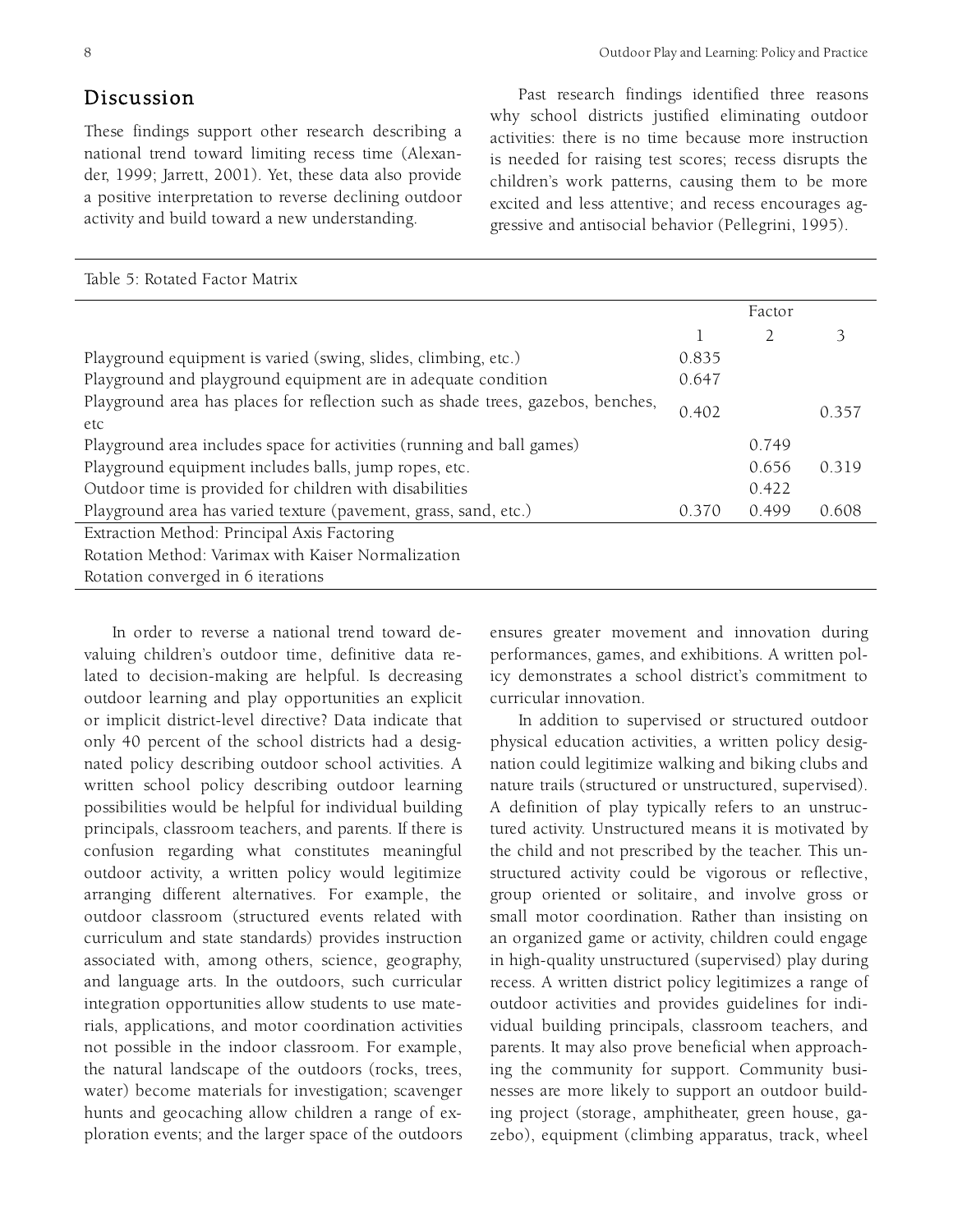toys), or maintenance (sandbox, mulch, dirt mounds) projects when the district evidences a policy commitment toward this end.

| Table 6: Crosstabulation, School Size By Playground |                      |                                             |                                 |     |
|-----------------------------------------------------|----------------------|---------------------------------------------|---------------------------------|-----|
| Texture                                             |                      |                                             |                                 |     |
|                                                     |                      | Area has varied                             |                                 |     |
|                                                     |                      | textures                                    | Total                           |     |
|                                                     |                      | Disagree                                    | Agree                           |     |
| School                                              | Small                |                                             | 54                              | 55  |
| Medium<br>size<br>Large                             |                      | 46                                          | 47                              |     |
|                                                     |                      | 5                                           | 30                              | 35  |
| Total                                               |                      |                                             | 130                             | 137 |
| $\sim$ $\sim$                                       | $\cap$ $\cap$ $\cap$ | 10 <sup>°</sup><br>$\overline{\phantom{1}}$ | $\wedge$ $\wedge$ $\rightarrow$ |     |

Chi -Square =  $8.169$ , df =  $2$ , p =  $0.017$ Goodman and Kruskal tau = 0.060 with texture dependent,  $p = 0.017$ 

Although much current research places the blame for decreased outdoor activity squarely on administrators, the current findings suggest the source of these decisions may, in fact, be unclear. Is the decision to decrease or eliminate recess decided by the superintendent at the district level? Is there support or resistance by principals at the building level? Is the mandate of the curriculum coordinator at a program level affecting outdoor activities? Finally, is it lack of teacher knowledge and skill implementation that diminishes children's outdoor experiences?

As noted in the factor analysis in the Results section, Factor 1 showed high factor loadings on questions related to playground usage. This suggests that school playgrounds extend beyond the traditional steel-equipped, single-purpose areas. District administrators report that their school playgrounds have varied equipment in adequate condition. This broader notion of outdoor environment is further extended with data reporting that school playscapes include varied textures and places for children's reflection.

This finding is important because it suggests that district officials are aware that the outdoor arena serves a variety of purposes, including structured and unstructured play as well as vigorous and more reflective and aesthetic activities. The assumption may be made that district attempts to diversify the playscape and be inclusive suggest an implied under-

Typically, playgrounds are traditional in nature and restrict children's play to steel equipment with hard surface areas. Children are thus restrained in their play because the equipment is limited to one function (Frost, Wortham, & Reifel, 2005). Hard surfaces facilitate the use of wheeled toys, but on the other hand, blacktop and concrete undermine children's running, rolling, and game play. Multiple textures provide for a range of play experiences.

The second factor, Diversity of Activity, shows high factor loadings suggesting that different textures afford a range of places for a wide range of activities involving atypical as well as typical children. Data suggest that district administrators are aware of the need for children's outdoor play and, make an effort to include children with special needs as a part of the outdoor schedule.

In addition to various textures and places for children's reflection, district officials indicated their understanding of the need to include different types of equipment. Equipment not only determines, but may also limit children's opportunities for play.

Data indicated that abundant portable equipment (balls, jump ropes,) contrasts with district administrators reporting a lack of movable equipment (bikes and scooters). This finding is not surprising. Although portable equipment costs less to purchase than traditional playground items like slides, balance beams, and climbers), storage proves difficult. Identifying a safe and easily accessible storage area for movable equipment is problematic. It is not convenient for teachers to store this equipment indoors and be responsible to carry it daily outdoors for children's play and or instruction. Easily accessible because of storage units, portable chairs and tables carried to the outdoor classroom create innovative opportunities for curriculum integration (McGinnis, 2002). Budgeting different types of equipment and accessible storage units becomes more viable when a commitment to outdoor learning and play is explicitly designated in a school district's policy.

The conclusions relating to running and ball play are unclear. School districts with running tracks and ball fields benefit older children who can play formal games with rules. Formalized tracks and ball fields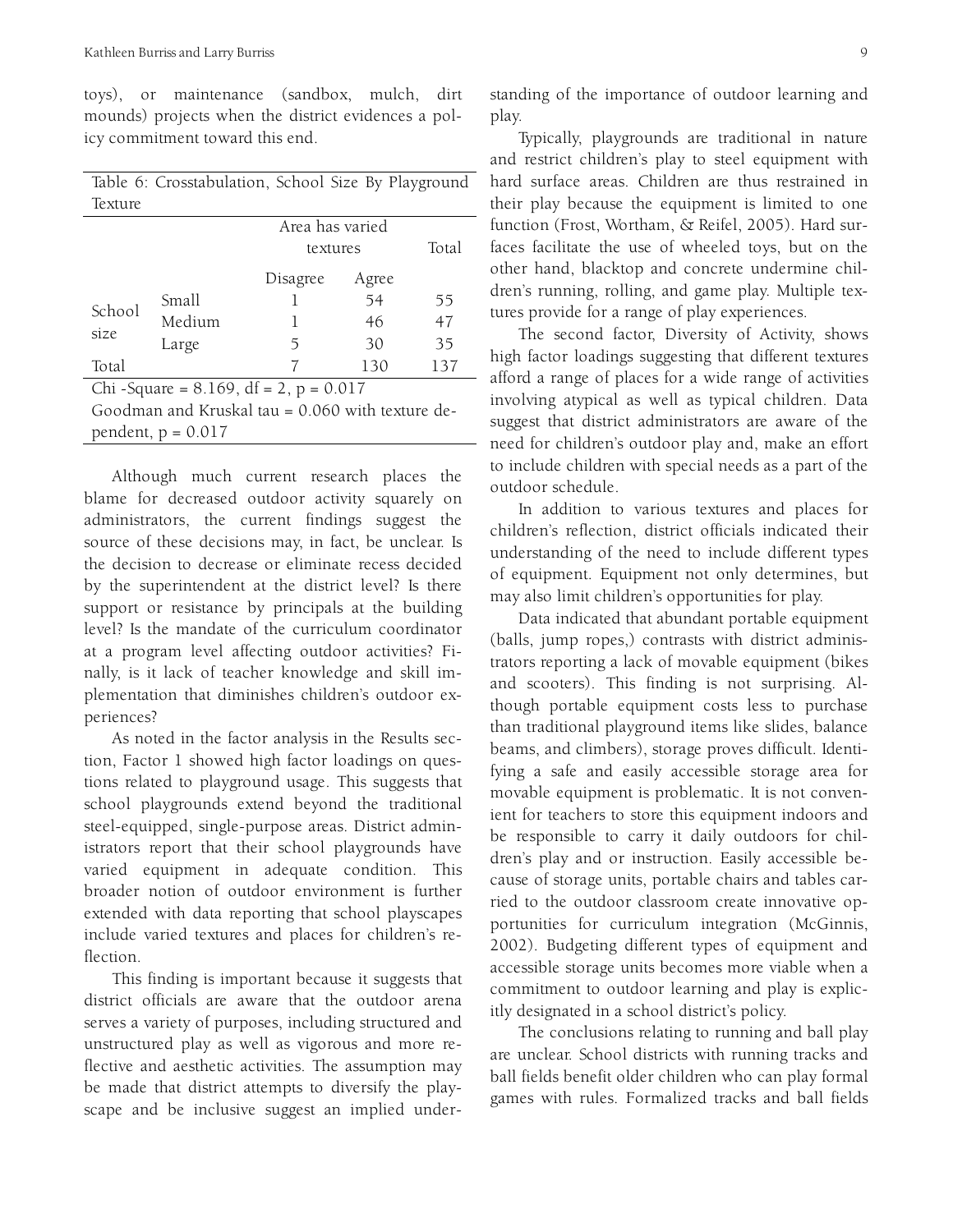do not ensure young and elementary children's informal running and ball play activities.

Finally, the loadings on Factor Three, Multiple Usage, indicate a strong relationship between varied textures and portable play equipment such as balls and jump ropes, as well as places for more reflective activities. As stated earlier, these findings are interpreted as suggesting district administrators' greater understanding of the importance of outdoor play than is indicated by the lack of written district policy.

Although the specificity of the playgrounds discussed by district officials is uncertain, their descriptions of varied textures and places for children's reflection are noteworthy because questions related to texture were highly loaded on all three factors. This indicates an awareness of the need for a variety of textures on playgrounds. An ideal playscape includes grass, sand, mulch, and blacktop.

In the past, children would go home after school to play with friends in the neighborhood. The increased numbers of working parents and singleparent households heightened the demand for afterschool supervision outside the home. Now, afterschool care is the responsibility of church, school, and professional care facilities.

In many instances, outdoor play in these afterschool locations is not a priority because of equipment, time, or supervision concerns. It is true that many children have access to after-school structured activities (i.e., dance, karate, soccer) but this is does not include all children, and the activities do not replace outside unstructured play. The excuse that children have other opportunities than school time for outdoor play and learning is no longer valid.

Different from inside play and learning, the time children spend with peers outside provides singularly unique opportunities for learning and development. In addition to the physical activity, children engage peers in experiences quite apart from traditional indoor learning.

Written district policy explicitly describing the role of outdoor learning and outdoor play ensures district-wide opportunities. A written district policy sends the message to building principals, teachers, and parents that the potential for children's learning and development in the outdoors is not negotiable.

If diminishing outdoor play and recess is an intentional district strategy, then efforts to assist administrators' understanding of the potential of the outdoors is needed. However, although these data indicate that more students are spending less time outdoors, 62 percent remained the same. Decreasing or staying the same does nothing to improve the rising epidemic in childhood obesity. More time being active, not less, is needed. In addition to the research negating the three primary reasons for administrators decreasing time spent outside, the recent emphasis on improving childhood health provides a new opportunity to revise children's outdoor school play policy and practice.

The fact that children's outdoor learning and play has decreased should not be interpreted as the fault of administration. Administrators at all levels ask for accountability. Typically, district administrators are not grounded in developmentally appropriate practice, which includes the benefits of play and outdoor activity. On the other hand, are teachers capable of justifying the importance of outdoor learning and play? An informed faculty combined with supportive administrators could reverse this national trend. This support begins in preservice teacher education programs. Early childhood majors receive foundational learning about the importance of play because of the emphasis on developmentally appropriate practice. Typically elementary and middle school teacher candidates' understanding of outdoor play remains contingent on instructor's philosophy and choice of texts.

Too often, the task of playground design is relegated to interested—but not necessarily knowledgeable—parents, community members, and teachers. Frequently, the planning for the playscape is not directly related to the possibilities for the outdoor classroom. Administrators are responsible for leadership. The current data suggest that administrators are not necessarily intentionally mandating children away from outdoor activity. Instead, perhaps the data provide hope for district administrators' guidance toward quality outdoor experiences.

The research clearly demonstrates that play contributes to children's social, emotional, cognitive, and physical development. It is important for this knowledge to be passed on to the district level as policy. If not, uninformed preconceptions regarding outdoor play will continue.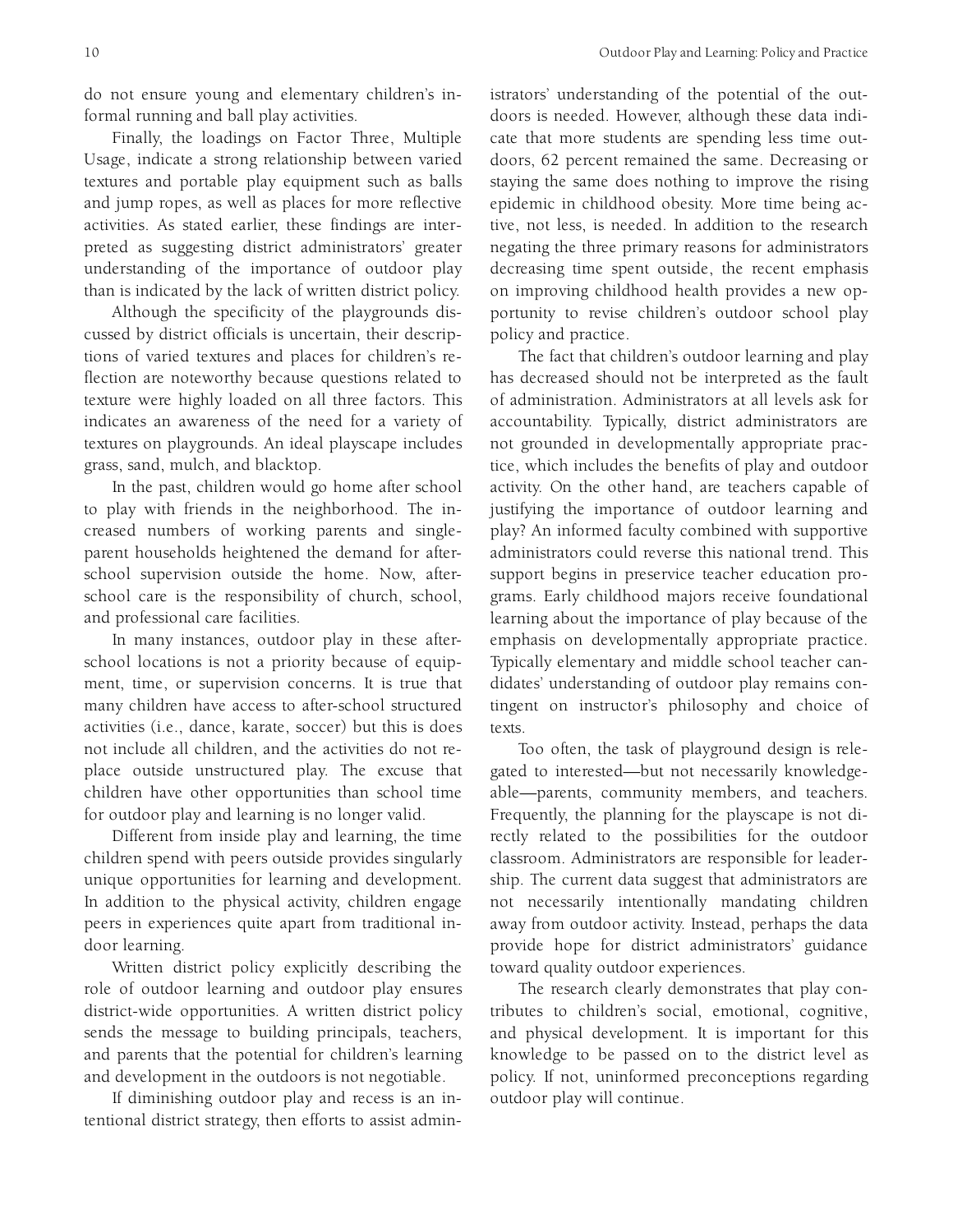## Future Research

The authors acknowledge the limitations of making inference from this sample to all U.S. school districts (i.e., limits to generalizability), but believe the effort to approximate an ideal random selection allows these data to initiate a discussion of the phenomenon of interest.

In order to extend understanding regarding quality outdoor play and learning opportunities, continued research at the district and policy level is suggested. Once district administrators identify outdoor activity and play as integral to children's learning and development, such expectations will frame practice for principals, classroom teachers, and parents. An examination of administrators' knowledge base related to outdoor learning and play would serve as initial data. These data could be compared with findings identifying playground designs and extended outdoor play arenas.

Although adequate time for outdoor play is important, the quality of outdoor activity itself is critical. An examination of what do school leaders know of this difference is noteworthy.

Data describing the differences between quality playscapes and traditional outdoor areas would provide information for policy-making discussions. Classroom teachers are also responsible for creating quality outdoor play and learning experiences. Examining what teachers know about the benefits of outdoor play and the implications for their outdoor instruction is needed to frame future professional development. Finally, parents cannot be left out of the discussion. Parents' perceptions of what counts as "real learning" shapes district policy. Study investigating parental attitudes toward outdoor play and learning allows more effective planning toward policy design and implementation.

## References

- Alexander, K.K. (1999). Playtime is cancelled. *Parents Magazine* (November): 114-118.
- American Dietetic Association. (2003). *Judging a healthy weight: Is there truth in numbers?* Retrieved November 10, 2003, from www.eatright.org/Print/index\_17169.cfm.
- Archer, G. (1989). Big kids: Helping the overweight child. *Pediatrics for Parents,10*(12), 2-3.
- Burriss, K.G. & Foulks Boyd B. (Eds.). (2005). *Outdoor learning and play: Ages 8-12*. Olney, MD: Association for Childhood Education International.
- Burriss, K.G., & Harrison, J.B. (2004). *ACEI speaks: Obesity and children* [Brochure]. Olney, MD: Association for Childhood Education International.
- Chmelynski, C. (1998). Is recess needed? *The Education Digest, 64,* 67-68.
- Dale, D., Corbin, C.B., & Dale, K.S. (2000). Restricting opportunities to be active during school time: Do children compensate by increasing physical activity levels after school? *Research Quarterly for Exercise and Sport, 71*, 240-248.
- Frost, J.L., Wortham, S.C., & Reifel, S. (2005). *Play and child development* (2nd ed.).Columbus, OH: Merrill Prentice Hall.
- Hall, K.R. (2006). Using problem-based learning with victims of bullying behavior. *Professional School Counseling, 9,* 231-237.
- Healy, J. M. (1998). *Failure to Connect: How Computers Affect Our Children's Minds- For Better and Worse.* New York: Simon and Schuster.
- Hofferth, S.L. & Sandberg, J.F. (2000). Changes in American children's time, 1981-1997. *Center for the Ethnography of Everyday Life.* Retrieved May 17, 2006 from http://ceel.psc.isr.umich.edu/pubs/.
- Jambor, T. & Guddemi, M. (1992). Can our children play? In M. Guddemi & T. Jambor (Eds.), *A right to play: Proceedings of the American Affiliate of the International Association for the Child's Right to Play,* (pp. 3-5). Little Rock, AR: Southern Early Childhood Association.
- Jarrett, O.S., Maxwell, D.M., Dickerson, C., Hoge, P., Davies, G., & Yetley, A. (1998). Impact of recess on classroom behavior: Group effects and individual differences. *The Journal of Educational Research, 92,* 12-126.
- Katz, L.G. & McClellan, D.E. (1997). *Fostering children's social competence: The teacher's role.* Washington, D.C.: National Association for the Education of Young Children.
- Kenney, J.L., Militana, H.P., & Donohue, M.H. (2003). Helping teachers to use their school's backyard as an outdoor classroom: A report on the watershed learning center program. *The Journal of Environmental Education, 35,* 18-26.
- Kieff, J. (2001). The silencing of recess bells. *Childhood Education, 77,* 319-320.